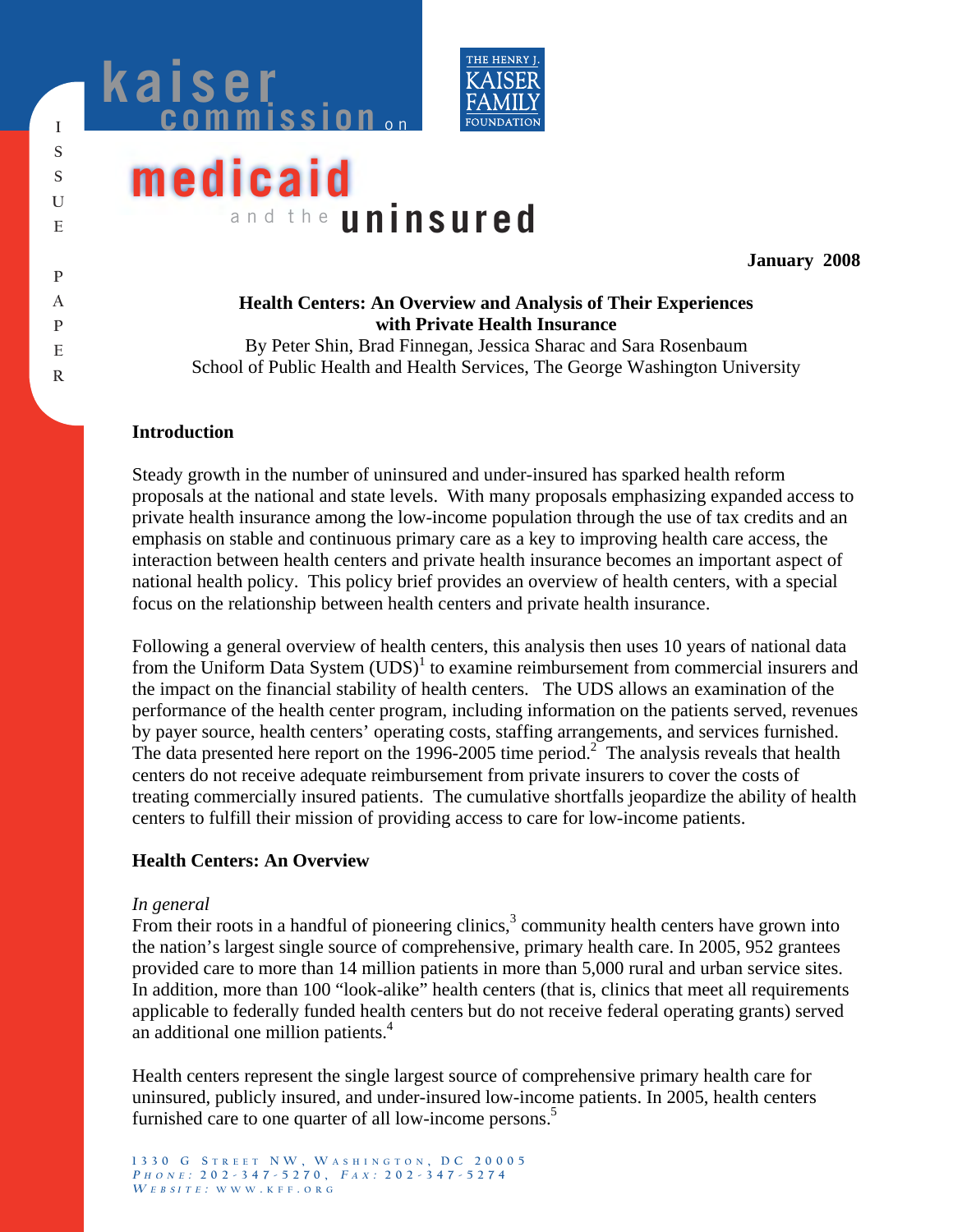#### *Key characteristics of health centers*

Whether federally funded or "look-alike," health centers possess four key characteristics that are required by law and that collectively distinguish them from other providers of affordable health care for low-income persons. First, health centers are located in, or are targeted to serve, populations and communities that are medically underserved or are experiencing a shortage of primary health care professionals. Second, health centers must furnish a comprehensive array of primary health care services, including preventive, treatment, management, and patient support services, must adhere to federal quality and productivity standards, and must fully participate in government insurance programs. Third, health centers must establish sliding fee scales based on patients' ability to pay for care; their uncompensated care obligations thus fundamentally differ from a decision simply to forgive uncollectible bills. Finally, in order to assure accountability, health centers by law are governed by community boards, a majority of whose members are health center patients.

#### *Health center patients*

The commitment of health centers to serve anyone regardless of their ability to pay and their location in medically underserved communities means that nearly all health center patients are lowincome (low-income is defined as having family income at or below twice the federal poverty level or \$41,300 for a family of four in  $2007$ ).<sup>6</sup> In 2005, more than 70 percent of all patients had family incomes at or below 100 percent of the federal poverty level, while more than 90 percent had family incomes at or below twice the federal poverty level (Figure 1).

Demonstrating the breadth of services provided, health center patients span all ages. More than one-third of health center patients in 2005 were children and adolescents, making health centers a major source of pediatric health care for low-income children (Figure 2). Health centers also serve a racially and ethnically diverse patient population. In 2005, nearly two-thirds of all health center patients were members of racial or ethnic minority groups (Figure 3).



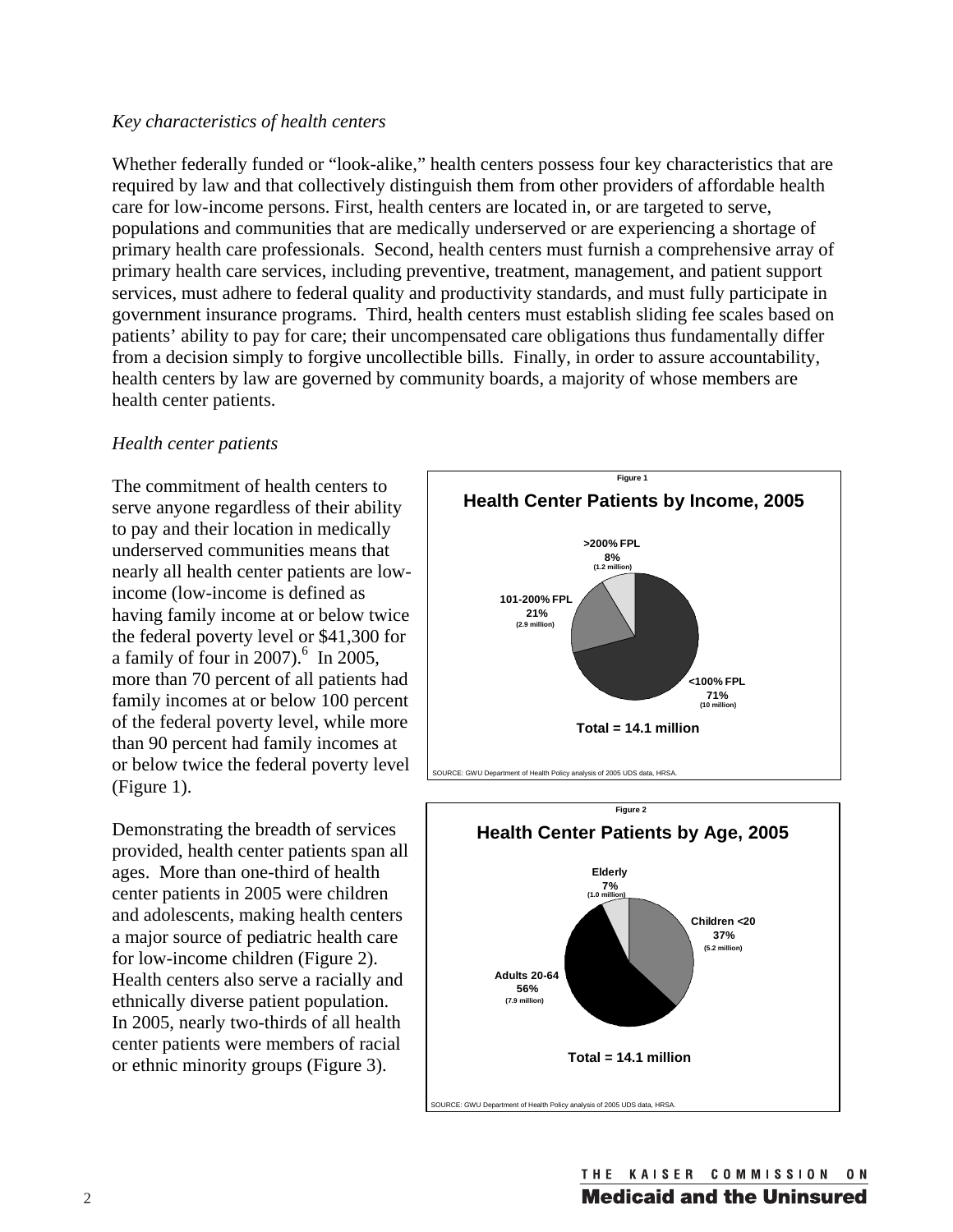Elderly persons and adults with disabilities comprise an important' proportion of health center patients. Between 1996 and 2005, the number of elderly patients increased 67 percent, mirroring the growth in the overall health center patient population, but was quadruple the growth rate in the elderly population nationwide.<sup>8</sup> Moreover, although elderly patients as a total percentage of health center patients remains relatively low, these patients are low-income elderly, who experience worse health status and a greater level of need.

Their role in caring for low-income patients means that health centers serve patient populations with significantly elevated health risks. Health center patients are more than three times as likely as patients served by office-based physicians to experience one or more serious and chronic health conditions (Figure 4). As a result, health centers have developed special skills in the management of low-income patients with serious and chronic health conditions.

Despite the high prevalence of illness and disability among patients, health centers are known for the quality of their care. An extensive body of literature documents the quality of health center services and their impact on reducing racial, ethnic, and socioeconomic health disparities.<sup>9</sup> Health center patients are more likely to receive prevention services such as counseling on diet, smoking, and drinking and uninsured patients are less





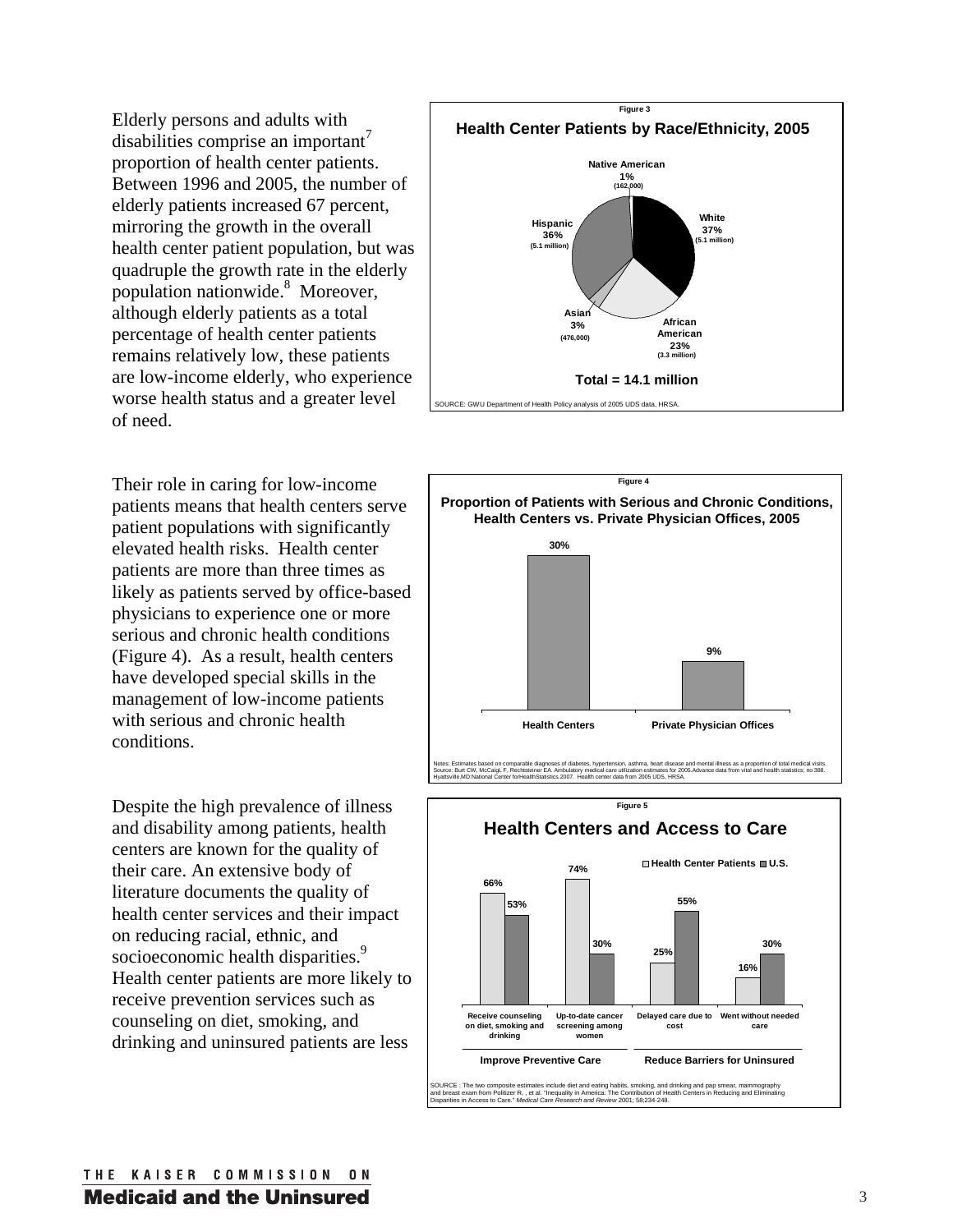likely to delay care due to cost or go without needed care (Figure 5).

 Patient outcome data from a funded quality of care improvement demonstration in three health center sites further illustrates health centers' superior performance in caring for patients with chronic diseases. On specific measures of diabetes care, the three health centers participating in the demonstration exceeded the national benchmarks (Figure 6).<sup>10</sup>

Health center services are of particular importance to low-income women of childbearing age, infants, and children. In 2005, more than 400,000 infants were born to health center patients, making health centers a source of care for approximately one in ten U.S. births and one in five low-income births. $^{11}$ Pediatric care is a centerpiece of health centers. In 2005, health centers furnished care to 5.2 million children, approximately one in seven low-income children. As with populations with chronic illnesses, health center services have improved access to care and health



outcomes for infants and children. The availability of health center services has led to reductions in community infant mortality rates, increases in the number of children with a regular source of primary care, and increased use of preventive pediatric care.<sup>12</sup>

### *Health insurance coverage among health center patients*

By virtue of their mission, health centers treat large numbers of low-income, uninsured patients. In part because they are overwhelmingly low-income, health center patients are more likely to be uninsured (Figure 7). Indeed, low-income health center patients are more likely than low-

income non-elderly persons generally to be uninsured -- 40 percent of health center patients are uninsured, compared to 32 percent of the low-income nonelderly population generally.<sup>13</sup> For those health center patients with health care coverage, Medicaid is the principal source of that coverage, reaching more than one-third of all health center patients; conversely, health centers are a central source of care for Medicaid beneficiaries, serving an estimated one in nine Medicaid patients nationally.<sup>14</sup> Because the great majority of children served by health centers have family

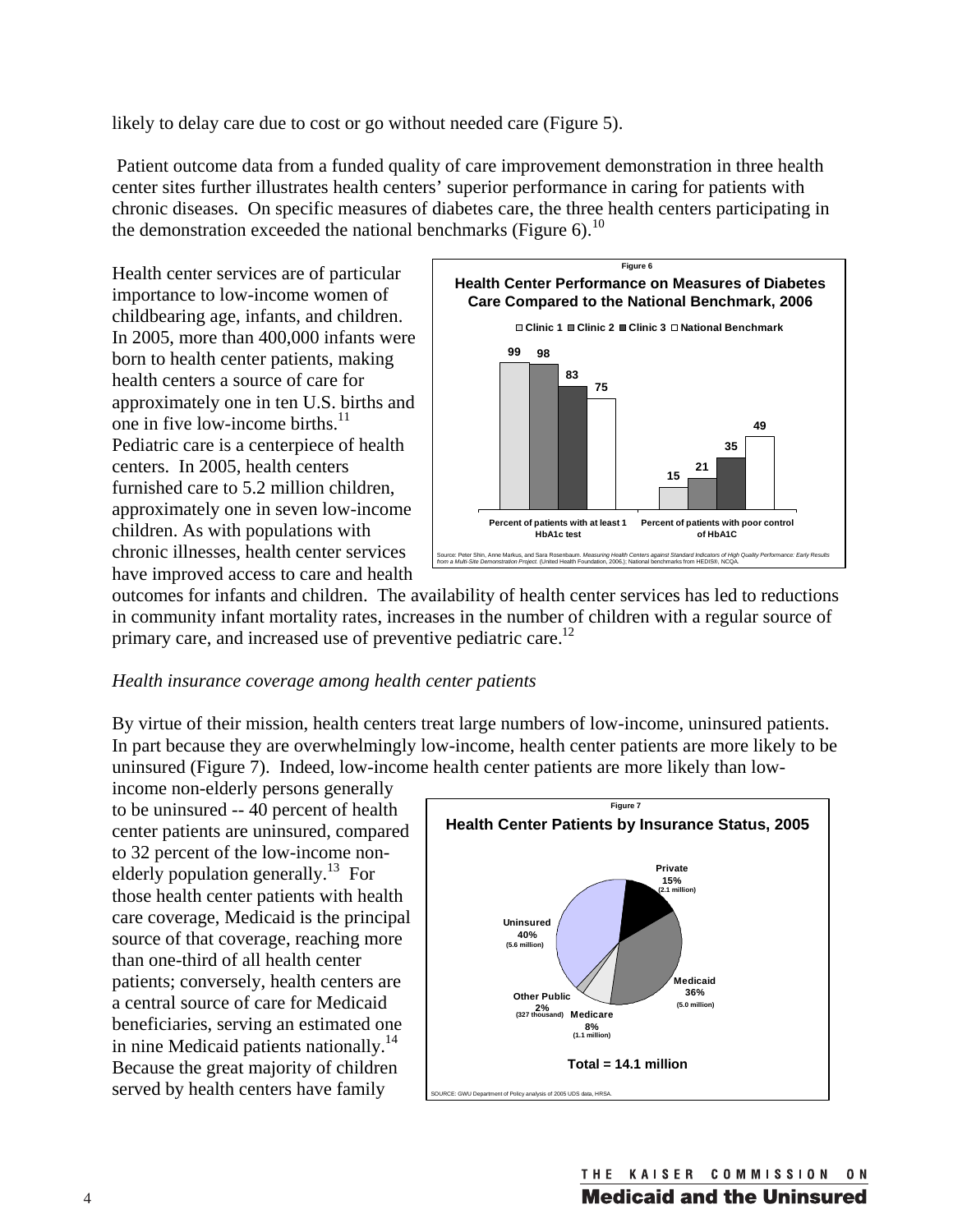incomes below 100 percent of the federal poverty level, most insured children served by health centers are enrolled in Medicaid rather than separate State Children's Health Insurance (SCHIP) programs.15

In 2005, a relatively small, but significant, proportion of health center patients – 15 percent (2.1 million persons) – had some form of private health insurance. Between 1996 and 2005, the number of privately insured health center patients nearly doubled from 1.1 million patients to 2.1 million patients, and grew slightly as a proportion of total patients (Figure 8)**.**



This increasing number of privately insured patients over a period of

declining private coverage nationally may be the result of two distinct developments.<sup>16</sup> The first development is the expansion of health centers (both new grantees and additional sites offered by existing grantees) into rural and non-inner-city metropolitan communities. These communities may be more likely to have low-income residents with private insurance, but nonetheless, are experiencing a primary care physician shortage as older physicians retire or move their practices and younger physicians choose to settle and practice elsewhere.<sup>17</sup> As a result of these physician shortages, more low-income residents may be turning to health centers to receive primary care. A second possible explanation relates to the changing nature of private coverage for low-income workers. Workers, particularly in small firms, are increasingly facing large deductibles that leave them underinsured for basic primary and specialty care services.<sup>18</sup> They may seek care at health centers where the costs of the services are tied to their ability to pay. Thus, health centers continue to be an important source of care for a growing number of privately insured patients.

# *Financing Health Center Operations*

In order to maintain their operations, health centers must rely on multiple sources of funding. The patient mix at health centers differs significantly from that found in private medical care practices, as does the source of revenues (Figure 9). Whereas 14 percent of patients treated by private physicians are enrolled in Medicaid, over one-third of health center patients are covered by Medicaid.

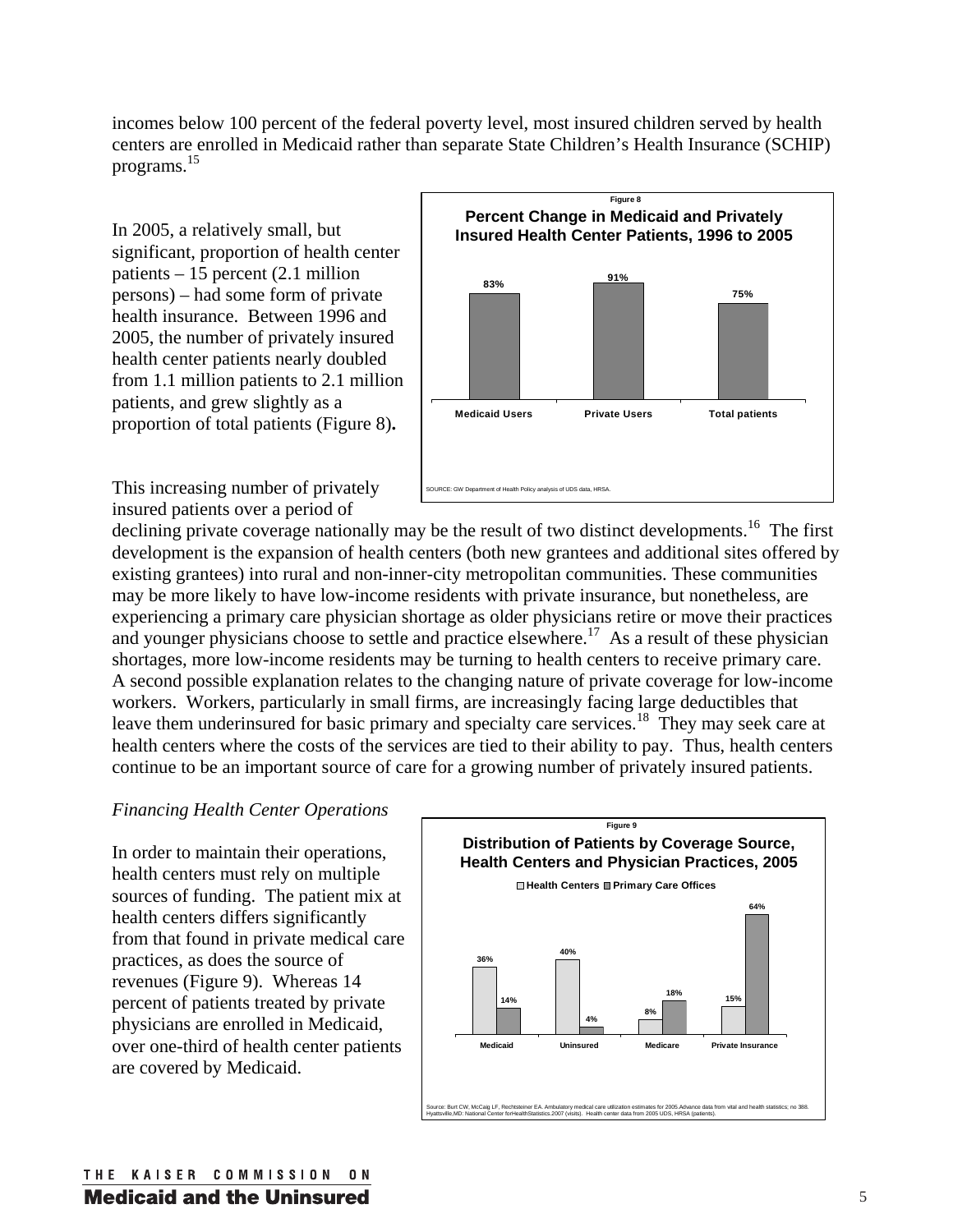Similarly, uninsured patients represent 40 percent of health center patients, yet only 4 percent of patients seen at private physicians' offices. Privately insured patients represent 15 percent of health center patients, but nearly two-thirds of the patients seen in private physicians' offices.

This high proportion of Medicaid and uninsured patients means that health centers rely heavily on two sources of funding: federal grants and Medicaid. Federal grants (and in the case of "look alike" health centers, grants received from state and local governments) enable health centers to offset the costs associated with treating low-income uninsured patients who pay only an incomeadjusted fee for care. Medicaid, which provides comprehensive coverage and protections designed to ensure low out-of-pocket cost sharing for covered services, also pays health centers in accordance with a prospective payment rate that is tied to operating costs.

Thus, Medicaid's broad coverage rules and cost-related payment standard help ensure that federal health center grant funds are not used to offset operating losses incurred in serving patients with Medicaid coverage. This protection against the diversion of grants is especially crucial because in calculating health center costs for purposes of paying operating grants, the federal government does not calculate the costs of caring for under-insured patients; only costs of treating uninsured patients are taken into account when setting the payment level.

Medicaid's link to cost is also important because federal appropriations to health centers have failed to keep pace with inflation and with the rising number of uninsured patients. While per capita health center funding, in nominal dollars, has increased modestly since 1980, in real dollar terms, funding continues to fall (Figure 10). During this time period, the number of health centers has greatly expanded, as has the number of patients, particularly uninsured





patients, served by health centers (Figure 11). The failure of federal funding to respond to these changes has further added to the strain on health center resources.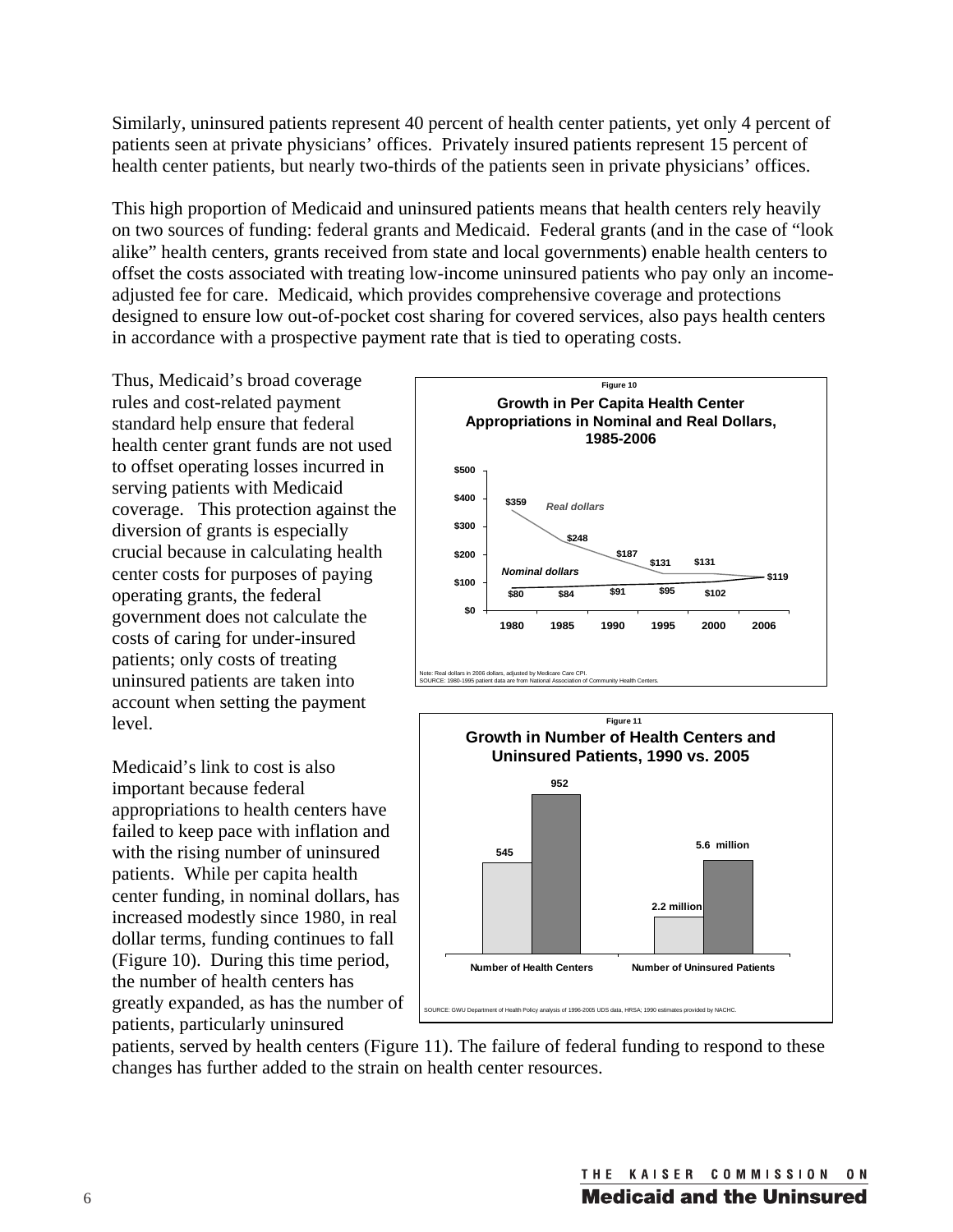In contrast to federal grant funding, the cost-related payment structure of Medicaid has been instrumental in helping to ensure the growth of health centers to address rapidly escalating population needs. Medicaid has supported the expansion of health centers in several ways.

- First, as Medicaid eligibility has grown, so has the proportion of health center patients particularly children, women, and poor Medicare beneficiaries – with primary or supplemental health insurance.
- Second, health center services are considered mandatory services in the Medicaid statute, which ensures coverage of all of the professional and ancillary services furnished by physicians, nurse practitioners and physician assistants, and psychologists and social workers employed by health centers. Furthermore, because the unit of payment is the health center rather than an individual clinician, the payment reflects the operational costs of the clinic, not merely the time, effort and resources of an individual clinician.
- Third, the special cost-related payments health centers receive from Medicaid are designed to ensure that payments to health centers are not heavily discounted and remain reasonable in relation to the cost of care provided. This special payment rule applies even when health centers participate (as virtually all do) in Medicaid-sponsored health insurance and managed care arrangements that otherwise would pay them only the negotiated, and often heavily discounted, rate typically paid to network providers.

The effects of Medicaid payment policies are significant for health centers. In 1985, Medicaid patients comprised 28 percent of health center patients but only 15 percent of health center revenues. By 2005, Medicaid patients and revenues were in alignment. As a result, health centers were better able to target their grant funds on caring for uninsured patients (Figure 12). While uninsured patients as a percent of total patients declined slightly over this time period, primarily due to federally mandated Medicaid



eligibility expansions, the actual number of uninsured patients served by health centers increased dramatically.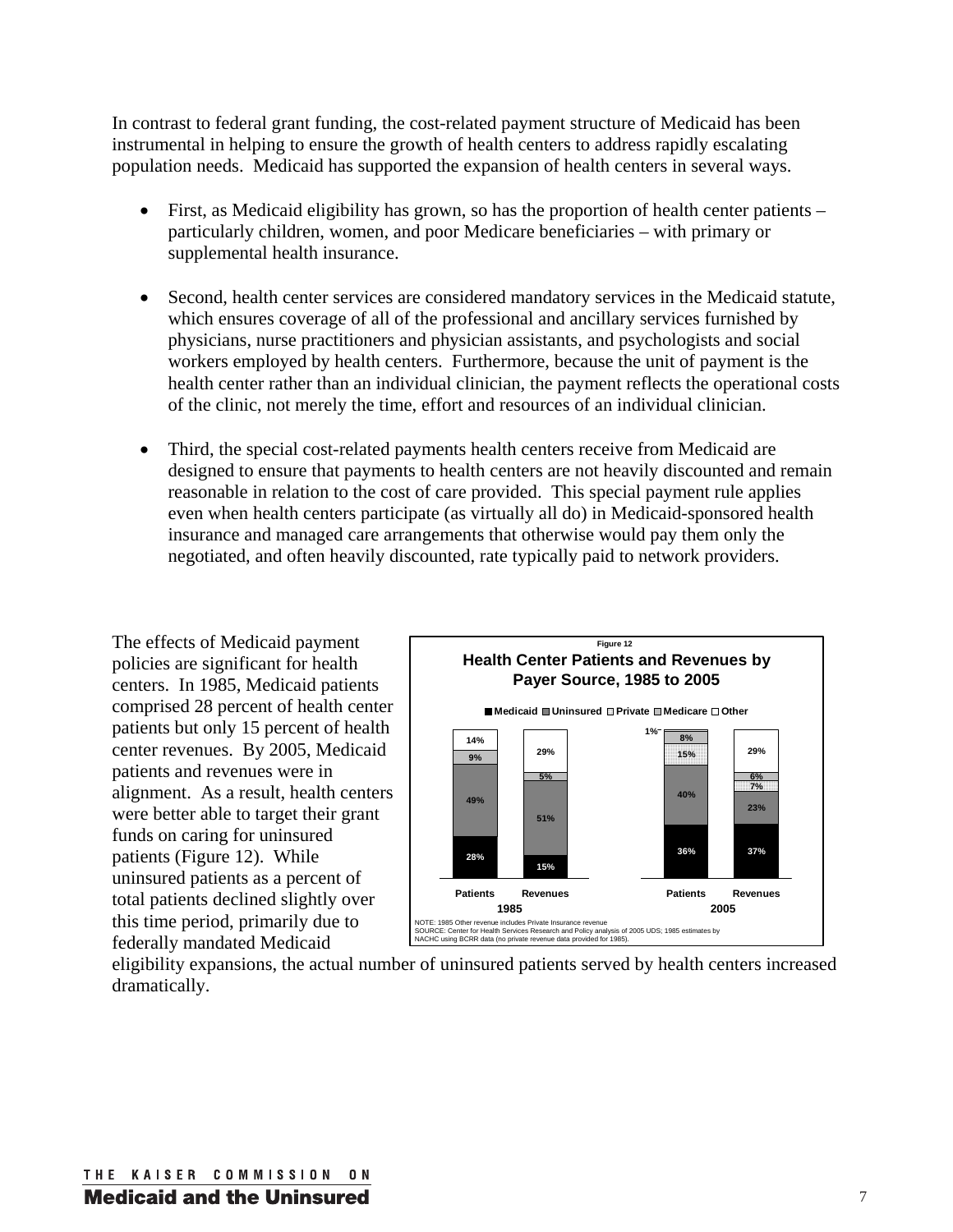# **Private Health Insurance and Health Center Finances**

Unlike Medicaid, payments from commercial insurers are typically not sufficient to cover the costs health centers experience in treating privately insured patients. Between 1997 and 2005, the costs of providing care to privately insured patients amounted to \$6.4 billion nationally. However, health centers only received \$2.8 billion in payments from commercial insurers resulting in total cumulative losses of \$3.6 billion (Figure 13).

Payments from commercial payers represented less than half (44 percent) of the costs of treating privately insured patients. Although the proportion of health center patients who have private insurance is relatively low, the failure of revenues from insurers to account for the full costs of the care provided leaves health centers with significant financial shortfalls. In 2005, these shortfalls amounted to nearly 10 percent of revenues. This lost revenue means health centers have fewer funds to invest in their core mission of serving the uninsured. They also have less money to increase staffing and the range of services they provide and to





make much needed capital investments, particularly in health information technology.

The commercial losses experienced by health centers vary across states and are influenced by a number of factors, including geographic variations in health care costs, insurance market rules and payment rates. In three states and the District of Columbia, the private insurance shortfalls as a percent of the costs of treating privately insured patients exceeded 70 percent, while in only 11 states did these shortfalls represent less than 50 percent of costs (Figure 14).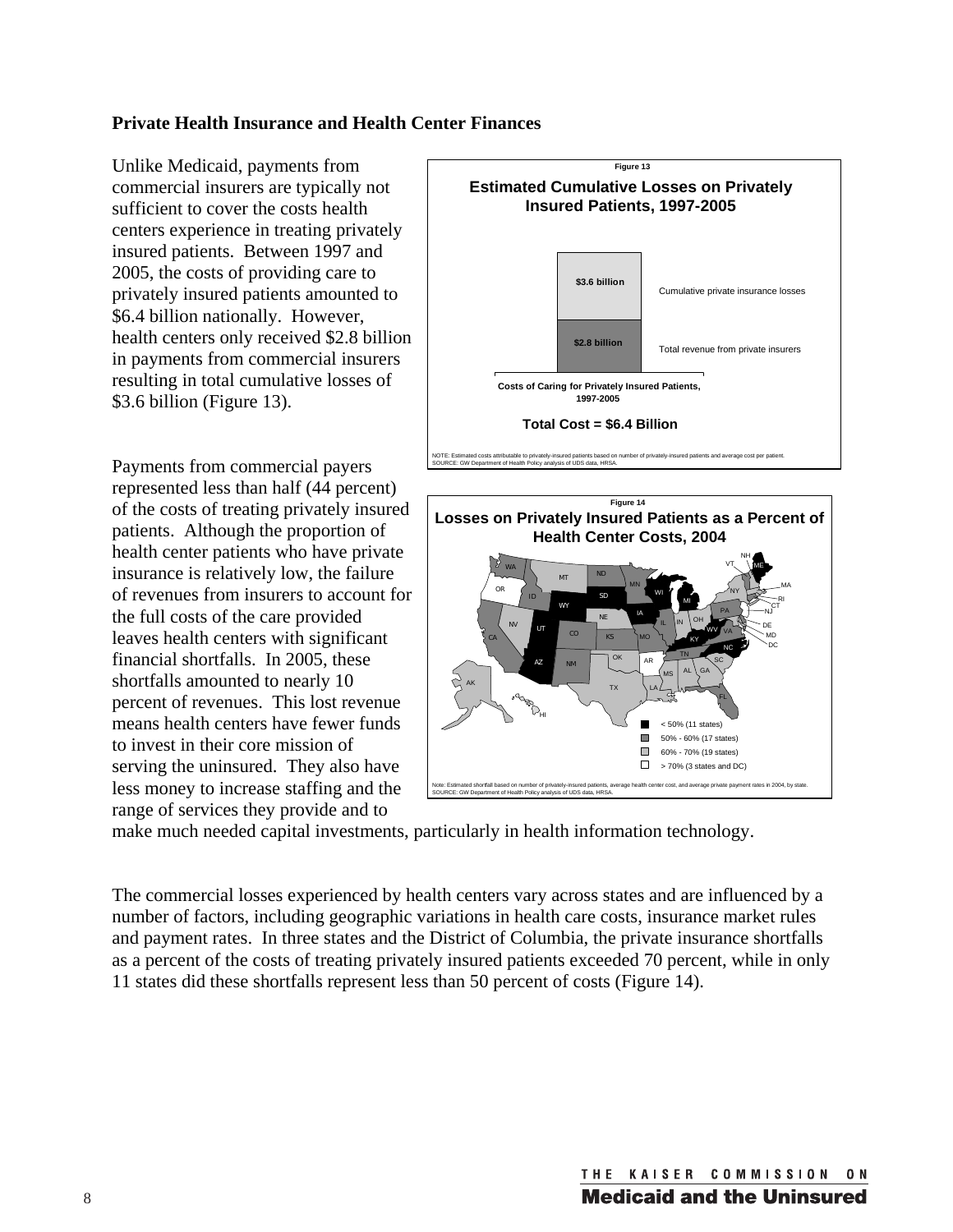The location of health centers in urban versus rural settings also affects the magnitude of their commercial losses. Urban health centers experience higher losses than their rural counterparts (60 percent versus 53 percent of costs that private insurers failed to cover), a finding consistent with the higher cost of operating health centers in urban areas (Figure 15).

A recent health center payment study focusing on six major health center networks operating in New York State echoes the finding from this analysis.19 The New York study found that commercial payment rates per visit received by the study centers averaged \$38 less per visit than Medicaid fee-for-service rates. The study further found that even without taking into account coinsurance and copayments, commercial insurance revenues received per visit were \$41 below the reasonable cost of each visit within each network.



Cumulatively, the six networks experienced losses of \$5.8 million in 2006 alone.

Numerous factors related to the nature of private insurance coverage and payment structures may account for the low reimbursement from private insurers.

- x *Eligibility-related factors:* Much has been written about the unstable nature of Medicaid coverage and short periods of enrollment. However, data from national panel surveys of health insurance show comparable patterns for privately insured persons, particularly for those with low-income.20 For example, in some cases, privately insured children may be more likely than those with Medicaid to experience coverage interruption.<sup>21</sup> These disruptions in coverage do not, of course, equate to reduced health care needs. But when patients with serious health problems are in a period without coverage, health centers must absorb the cost of that care. Because these individuals show up as insured patients when annual grant calculations are made, they are not factored into the health center's grant funding calculation.
- x *Waiting periods and pre-existing condition exclusions.* One recent study showed that as many as 73 percent of all health plans, particularly those offered by smaller employers (who are more likely to hire low wage workers), make extensive use of waiting periods and exclusions in order to keep costs low.<sup>22</sup> Insurers' ability to impose exclusions based on patient characteristics extends to pregnancy as well, one of the most important services provided by health centers. The Pregnancy Discrimination Act  $(PDA)^{23}$ prohibits employer-sponsored health plans from refusing to cover pregnancy to the same extent that other health conditions are covered; yet it applies only to employers with 15 or more full-time employees. To the extent that health centers, particularly health centers operating in rural areas, care for pregnant patients with private coverage through very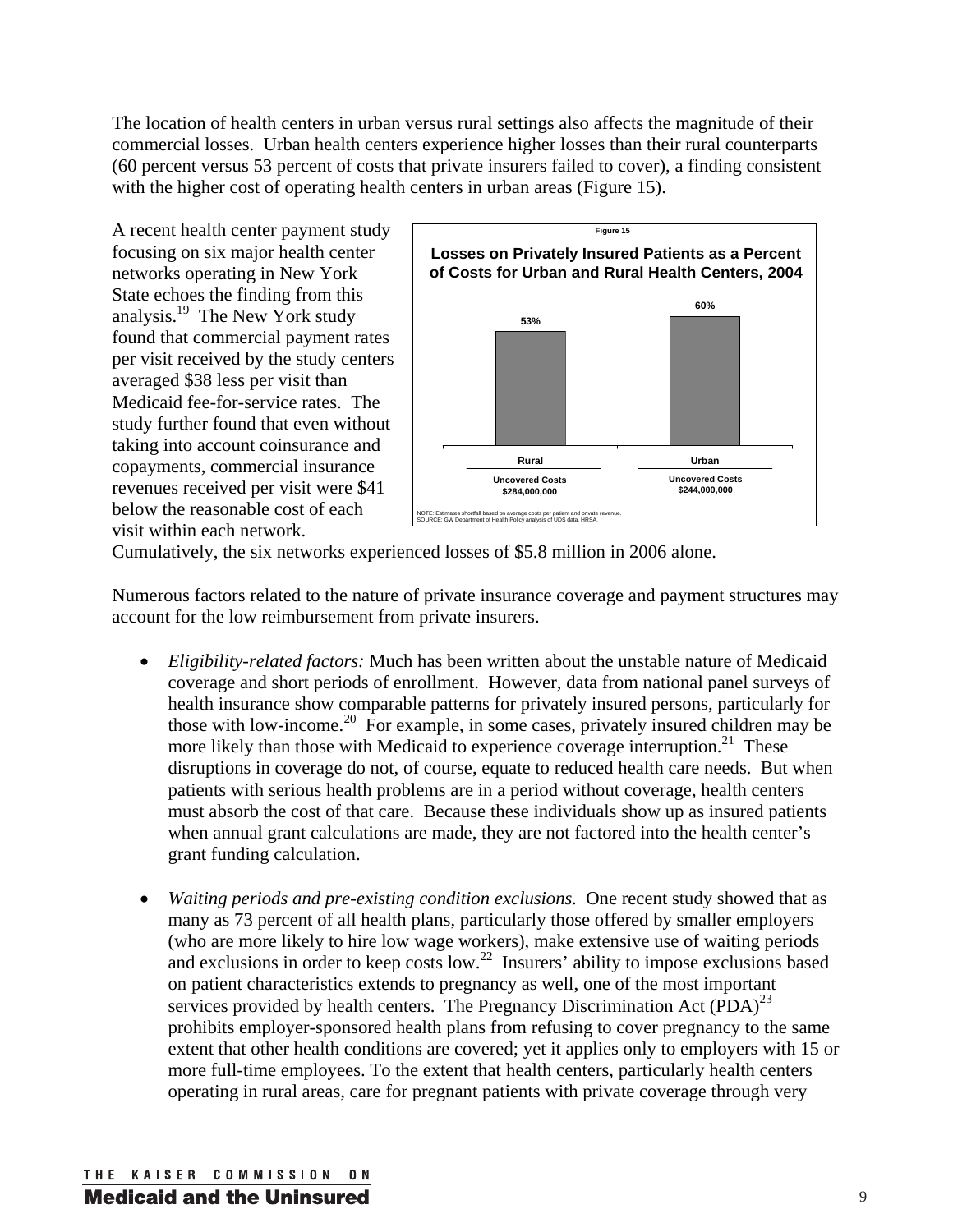small employers, the potential for pregnancy exclusion is significant unless the state has enacted laws prohibiting such exclusions by all group insurers. Some but not all pregnant women whose care is excluded may qualify for Medicaid or SCHIP coverage in their states.

• *Limited benefit and coverage design:* Private insurance plans often provide limited coverage for services that may be offered by health centers, such as dental or vision care, immunization services for children and adults, and mental health and substance abuse treatment services. These plans may also impose limits on the coverage, both in terms of strict dollar limits or limits on the number of services a patient can receive. To the extent that health centers provide these services, they are unlikely to receive payment from the insurance companies.

The differences between commercial insurance design and Medicaid for children become particularly important. Where children are concerned, the Medicaid EPSDT benefit package prohibits the imposition of limits on covered services that are determined to be medically necessary. Commercial insurance on the other hand may impose significant limits based on health condition, as well as aggregate limits that apply to all patients regardless of age. Examples are limits of \$500 in any year for prescription drugs, or strict treatment limits applicable only to mental illness or emotional disorders. Private insurers may also exclude treatments for children whose conditions are developmental in nature rather than the result of an accident or illness. $^{24}$ 

In addition to the more limited coverage design, the actual payments made to health centers by private insurers typically cover only the services of the physician involved in the patient care. However, health centers generally rely heavily on a mix of health professionals to provide care. The high efficiency of health centers noted above suggests that coverage of all services of health professionals may contribute to, rather than detract from, this efficiency.

• *Patient cost sharing:* Most private insurance plans require consumer cost sharing, even for those with low-incomes. This cost sharing often takes the form of point-of-service copayments or coinsurance. Increasingly, these plans include high deductibles, which require the consumer to pay for all health services, except preventive care in some cases, out-of-pocket up to a certain limit. For low-income families, these cost sharing requirements can be burdensome. Health centers generally accept as a loss any cost sharing that the patients are unable to pay.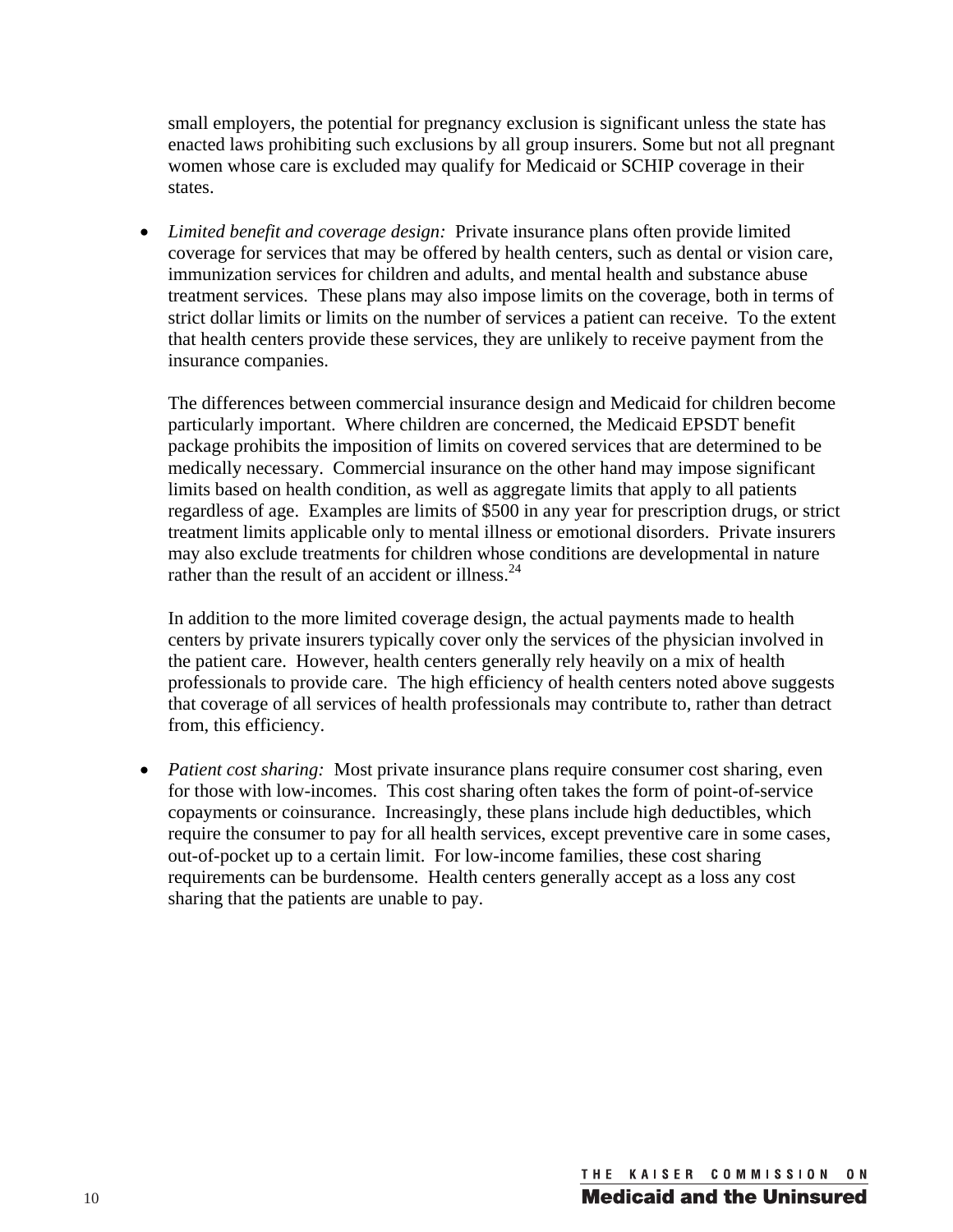Numerous factors may be at work in the lower per-patient revenues associated with private health insurance revenues at health centers. The cumulative effects of these low revenues in relation to cost can have serious adverse consequences for health centers' operating margins, a key measure of the financial health of any medical care facility.<sup>25</sup> At health centers that care for large numbers of privately insured patients, the effects can be financially enormous, as illustrated by the profile below.

Hudson Headwaters Health Network has provided care for more than 30 years, serving 56,000 patients in rural New York communities in 2006. Over the past decade the region has lost numerous private physicians as a result of retirement and the lack of new physician entry; as a result, privately insured low-income patients depend heavily on the health center. A startling 55 percent of Hudson Headwaters' patients are privately insured, and even though their incomes are slightly higher than those of Medicaid patients, they have incomes low enough to qualify for discounted services.

Dr. John Rugge, Hudson Headwaters' Executive Director, indicates that private insurer revenues received by his clinic cover less than 30 percent of the actual costs of services provided. With privately insured patients accounting for more than half of all patients and 45 percent of encounters, Hudson Headwaters is forced to "scramble for grants and do community fundraising to subsidize the costs of services provided to privately insured patients and use funding out of an ever shrinking fund balance." Dr. Rugge identifies high deductibles, high copayments, and payment lags and disallowances as critical problems. In effect, much of the financial losses experienced by Hudson Headwaters is attributable to the under-payments made by private payers.

Wisconsin, in recognition of the problem of low payments from private insurers, has devised a partial solution. Working with its health centers, which, like the Marshfield Clinic highlighted below, are often sole providers in their communities, the state of Wisconsin assures that all privately insured health center patients who also are eligible for Medicaid obtain coverage from both sources. In these cases, Medicaid will "wrap-around" the private insurance, providing coverage for services not included in the private policy and supplementing the reimbursement from the private insurers up to the Medicaid payment level. Wisconsin's higher Medicaid eligibility levels for parents and childless adults means that many privately insured health center patients can also be enrolled in Medicaid. As a result, Wisconsin's health center patients continue to receive comprehensive coverage, and its health centers receive cost payment for covered benefits and services regardless of lower private rates. This coordination of Medicaid and private insurance thus lessens the losses that health centers otherwise would incur from treating patients with private health insurance.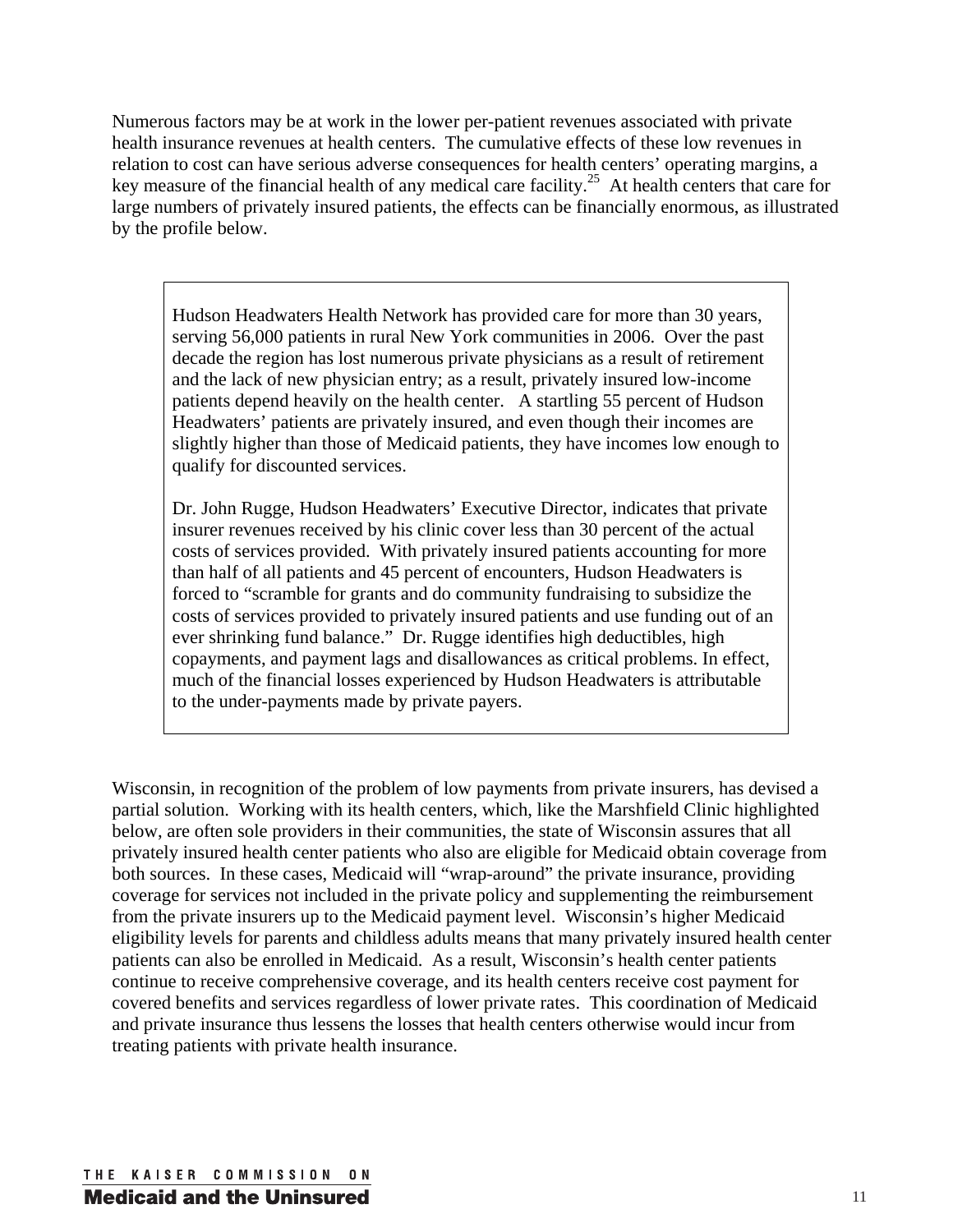Family Health Center of Marshfield, Inc. (FHC) in partnership with Marshfield Clinic serves over 46,000 low-income patients in north central Wisconsin. A large percent of FHC patients are covered under Medicaid (which includes a Medicaid-expansion SCHIP program). A significant portion of Medicaidenrolled children also have access to private insurance through their parents. According to Executive Director Greg Nycz, the health center's ability to include these dually enrolled children's health care costs in their Medicaid cost reports results in full coverage and cost-related revenues for the health center. The inclusion of dual enrollees when calculating health center payments under Medicaid is consistent with federal legal requirements that assure FQHC coverage and payment for all Medicaid-enrolled categorically needy persons. It also helps promote the stability of the state's health centers. Mr. Nycz underscores the importance of Wisconsin's approach: "Wisconsin health centers are likely to experience substantial increases in revenue shortfalls as low-wage earners with current employer-sponsored insurance are increasingly facing higher cost-sharing burdens through benefit redesign and the loss of benefits altogether due to increasing premium cost sharing requirements."

# **Conclusion and Implications**

As the debate over health reform proceeds, it is important to assess the effects of various health reform proposals on community health providers, particularly those providers that serve large numbers of uninsured or under-insured low-income patients with higher health risks. The findings of this analysis of health centers' experience with private insurance suggest that proposals that would lessen Medicaid's role in providing health coverage for low-income patients or substitute private coverage policies for Medicaid coverage carry significant implications for safety net providers such as health centers. Any broad-based shift away from Medicaid and toward private coverage for low-income populations would likely result in significant financial losses for health centers that would undermine their ability to continue to serve as a key component of the health care safety net.

Broadening health care coverage for those who are currently uninsured or under-insured is absolutely essential for health center patients, and may be the only way to address the enormous challenges in securing access to out-of-clinic specialty care.<sup>26</sup> At the same time, ensuring that third-party financing arrangements do not impair the functioning of community primary health care services is equally important. In this paper, we highlighted the strategy adopted by Wisconsin to ensure adequate payments to health centers; however, there are other options states could consider. One option would be to regulate the rates paid to certain providers by commercial insurers. Another option would be to create a publicly financed pool to provide additional funding to certain clinical providers that offer comprehensive services in lower income communities and that meet standards of affordability, quality, efficiency, and community accountability. Regardless of the mechanism, providing health centers with fair and adequate payments will preserve the access to high quality, primary care services on which so many lowincome people rely.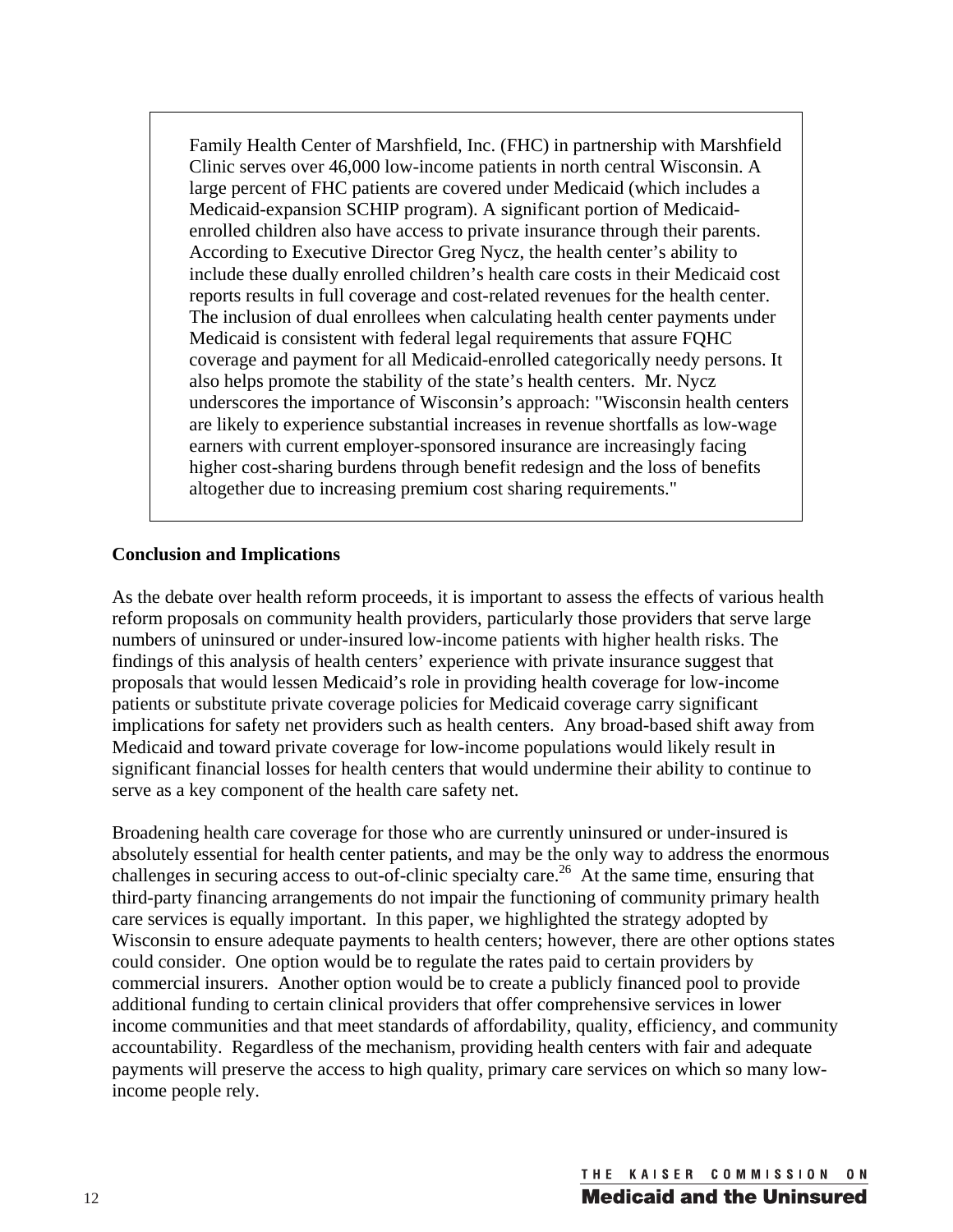#### **Endnotes**

<sup>1</sup> UDS reporting is compulsory for all community health centers and provides comprehensive, grantee-level information on program performance in the areas of patients, services, revenues, staffing, and clinical, management and financial operations. Because of certain modifications to the reporting requirements over this time period, portions of the analyses may be limited to a smaller time period. For example, the 1996 UDS does not include financial data for any of the grantees. In addition, beginning in 2005, the Health Resources Services Administration (HRSA) began to withhold previously publicly available grantee-level information related to staffing and financial matters. As a result, for certain aspects of the analysis, we use 2004 UDS data, which, along with 1996-2003 data, were readily made available before HRSA instituted its new policy.

 $2^2$  A predecessor reporting system, the BCRR, was replaced in 1996. BCRR data are comparable, but not identical, to UDS data.

<sup>3</sup> Bonnie Lefkowitz, 2007. *Community Health Centers: A Movement and the People Who Made It Happen.* Rutgers University Press, N.J.

4 National Association of Community Health Centers and the Robert Graham Center. *Access Denied: A Look at America's Medically Disenfranchised.* http://www.nachc.com/research/Files/Access\_Denied.pdf (Accessed April 7, 2007).

5 National Association of Community Health Centers. *A Sketch of Community Health Centers: Chartbook 2006.* http://www.nachc.com/research/Files/Chart%20Book%202006.pdf (Accessed April 7, 2007).

<sup>6</sup> In 2007, the federal poverty level was \$20,650 annualized and \$1720 in monthly income for a family of four. http://www.cms.hhs.gov/MedicaidEligibility/downloads/POV07ALL.pdf (Accessed August 19, 2007).

<sup>7</sup> Rosenbaum S and Shin P, 2006. *Health Centers Reauthorization: An Overview of Achievements and Challenges. Kaiser* Commission on Medicaid and the Uninsured, Washington, D.C.

8 Based on 1990 and 2006 estimates. Wan H, et al., U.S. Census Bureau, Current Population Reports, P23-209, *65+ in the United States: 2005*, U.S. Government Printing Office; U.S. Census Bureau, Census 2000 Summary File 1; 1990 Census of Population, *General Population Characteristics, United States* (1990 CP-1-1).

<sup>9</sup> Chin MH, et al., 2004. "Improving diabetes care in Midwest community health centers with the health disparities collaborative." Diabetes Care 27(1):2-8; Landon BE, et al., 2007. "Improving the management of chronic disease at community health centers." *NEJM* 356(9):921-934; Hadley J, et al., 2006. "Would Safety-Net Expansions Offset Reduced Access Resulting from Lost Insurance Coverage? Race/Ethnicity Differences." *Health Affairs* 25(6):1679-1687 (Nov/Dec); Hicks LS, et al., 2006. "The Quality of Chronic Disease Care in US Community Health Centers." *Health Affairs* 25(6):1713-1723 (Nov/Dec); Frick KD and Regan J, 2001. "Whether and Where Community Health Centers Users Obtain Screening Services." *Journal of Healthcare for the Poor and Underserved* 12(4): 429-45; Politzer RM, et al., 2003. "The Future Role of Health Centers in Improving National Health." *Journal of Public Health Policy* 24(3/4):296-306.

10 Shin P, Markus A, and Rosenbaum A. *Measuring Health Centers against Standard Indicators of High Quality Performance: Early Results from a Multi-Site Demonstration Project*. (United Health Foundation, 2006.) http://www.gwumc.edu/sphhs/healthpolicy/chsrp/downloads/United\_Health\_Foundation\_report\_082106.pdf (Accessed October 2, 2007).

<sup>11</sup> National Association of Community Health Centers. *America's Health Centers: Making Every Dollar Count.* http://www.nachc.com/research/Files/Cost%20Effectiveness%20Fact%20Sheet% 2012.06.pdf (Accessed April 7, 2007).

 $12$  Hadley J, Cunningham P, and Hargraves JL, "Would safety-net expansions offset reduced access resulting from lost insurance coverage? Race/Ethnicity differences." 2006 *Health Affairs* 25(6): 1679-1687; O'Malley AS, et al. "Health center trends, 1994- 2001: What do they portend for the federal growth initiative?" 2005 *Health Affairs* 24(2): 465-472; Shi L, et al., "America's health centers: Reducing racial and ethnic disparities in perinatal care and birth outcomes." 2004 *Health Services Research*  39(6/Part I): 1881-1901; Shin P, et al., 2003. *Reducing Racial and Ethnic Health Disparities: Estimating the Impact of Community Health Centers on Low Income Communities.* (National Association of Community Health Centers, Washington, D.C.).

13 Kaiser Family Foundation, *Uninsured rates for the nonelderly by federal poverty level, 2005.*  http://www.statehealthfacts.org/comparebar.jsp?ind=141&cat=3 (Accessed September 4, 2007).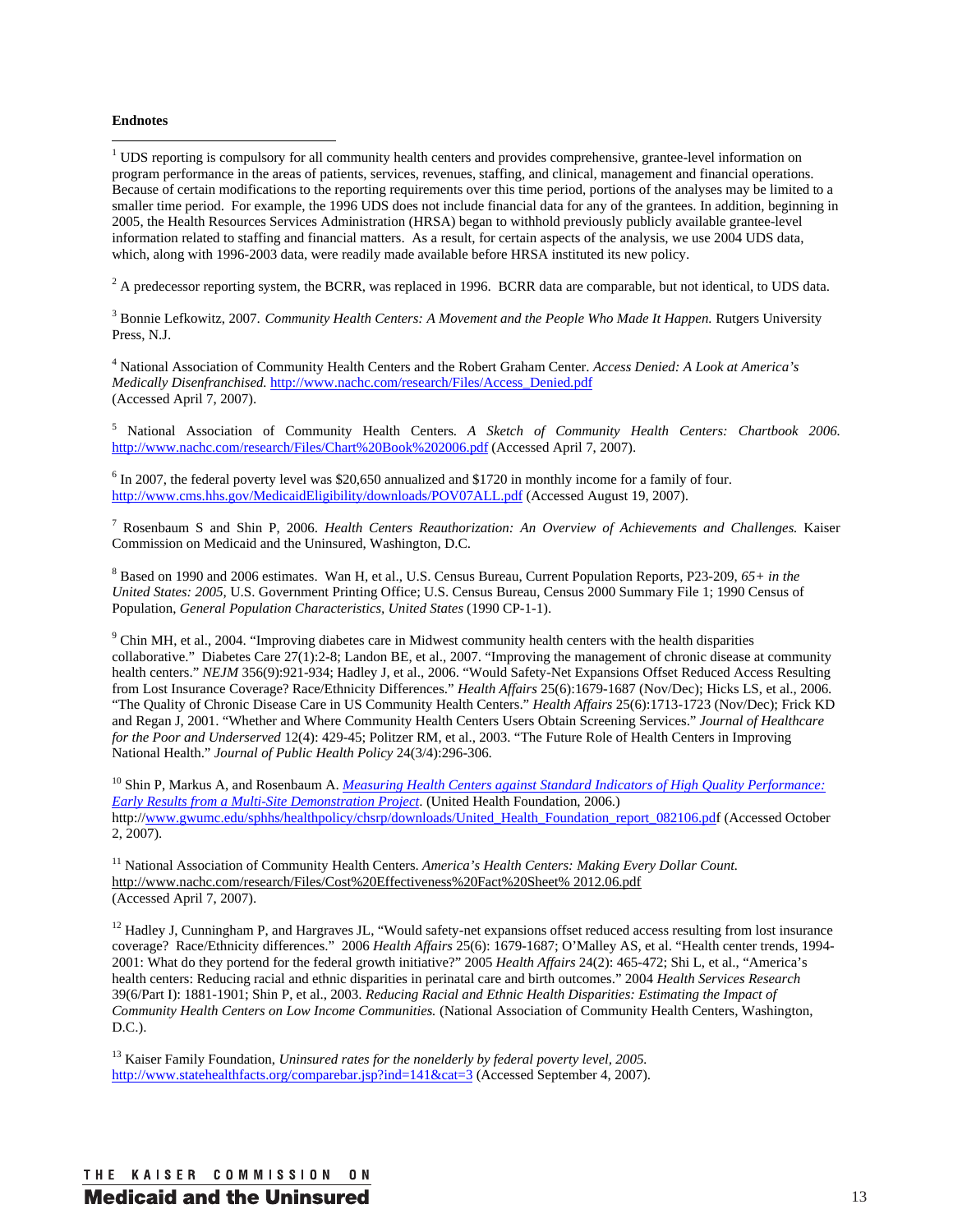14 National Association of Community Health Centers. *America's Health Centers: Serving as Health Care Homes.* http://www.nachc.com/research/Files/Health\_Care\_Home.pdf (Accessed April 15, 2007).

15 Nolan L, et al., 2002. *The Impact of the State Children's Health Insurance Program (SCHIP) on Community Health Centers*. http://www.gwumc.edu/sphhs/healthpolicy/chsrp/downloads/SCHIP\_report.pdf (Accessed April 9, 2007).

16 Dubay L, Holahan J, Cook A. "The Uninsured and the Affordability of Health Insurance Coverage." *Health Affairs*. 26(1): 2007; Clemens-Cope L and Garret B, "Changes in employer-sponsored health insurance sponsorship, eligibility and participation: 2001 to 2005" Kaiser Family Foundation, 2006; Gabel J, Claxton G, Gil I, et al. "Health benefits in 2005: Premium increases slow down, coverage continues to erode." *Health Affairs*. 2005;24:1273–1280 http://www.kff.org/uninsured/upload/7599.pdf (Accessed September 4, 2007).

17 York, M. "Few young doctors step in as upstate population ages." *New York Times*, July 23, 2007 http://www.nytimes.com/2007/07/23/nyregion/23docs.html?\_r=1&pagewanted=all (Accessed October 2, 2007).

 $18$  Cunningham PJ and May JH, "A growing hole in the safety net: physician charity care declines again." Center for Studying Health System Change, 2006. http://www.hschange.com/CONTENT/826/826.pdf (Accessed September 4, 2007).

19 Manatt Health Solutions, *Improving Commercial Reimbursement for Community Health Clinics: Case Studies and Recommendations for New York,* (RCHN Community Health Foundation and Manatt Phelps and Phillips, LLP) New York, New York, 2007.

20Short PF, Graefe DR "Battery-powered health insurance? Stability in coverage of the uninsured." *Health Affairs*, 2003;22:244-255.

21 Fairbrother GL, Emerson HP, and Patridge L, "How stable is Medicaid coverage for children?" *Health Affairs*, 2007;26 (2):520-528; Olsen LM, Tanf SF, Newcheck PW, "Children in the United States with discontinuous health insurance coverage." *New England Journal of Medicine* 2005 Jul 28; 353(4): 382-391.

 $^{22}$  Henry J. Kaiser Family Foundation/Health Research and Educational Trust Survey of Employer-sponsored Health Benefits, 2006.

 $^{23}$  29 C.F.R Part 1604; see generally Equal Employee Opportunity Commission, Pregnancy Discrimination, http://www.eeoc.gov/types/pregnancy.html (accessed August 19, 2007); National Federation of Independent Businesses, The Pregnancy Discrimination Act. http://www.nfib.com/object/1604808.html (accessed August 19, 2007).

 $24$  Ibid.

25 National Association of Community Health Centers. *Safety Net on the Edge*. August 2005. http://www.nachc.com/research/Files/SNreport2005.pdf (Accessed September 4, 2007).

 $26$  Gusmano MK, Fairbrother G, Park H. "Exploring the limits of the safety net: community health centers and care for the uninsured." *Health Affairs.* 2002;21:188-194.

This brief was prepared by researchers at the School of Public Health and Health Services at The George Washington University. This research was commissioned by the Henry J. Kaiser Family Foundation. Conclusions or opinions expressed in this report are those of the authors and do not necessarily reflect the views of the Foundation or George Washington University.